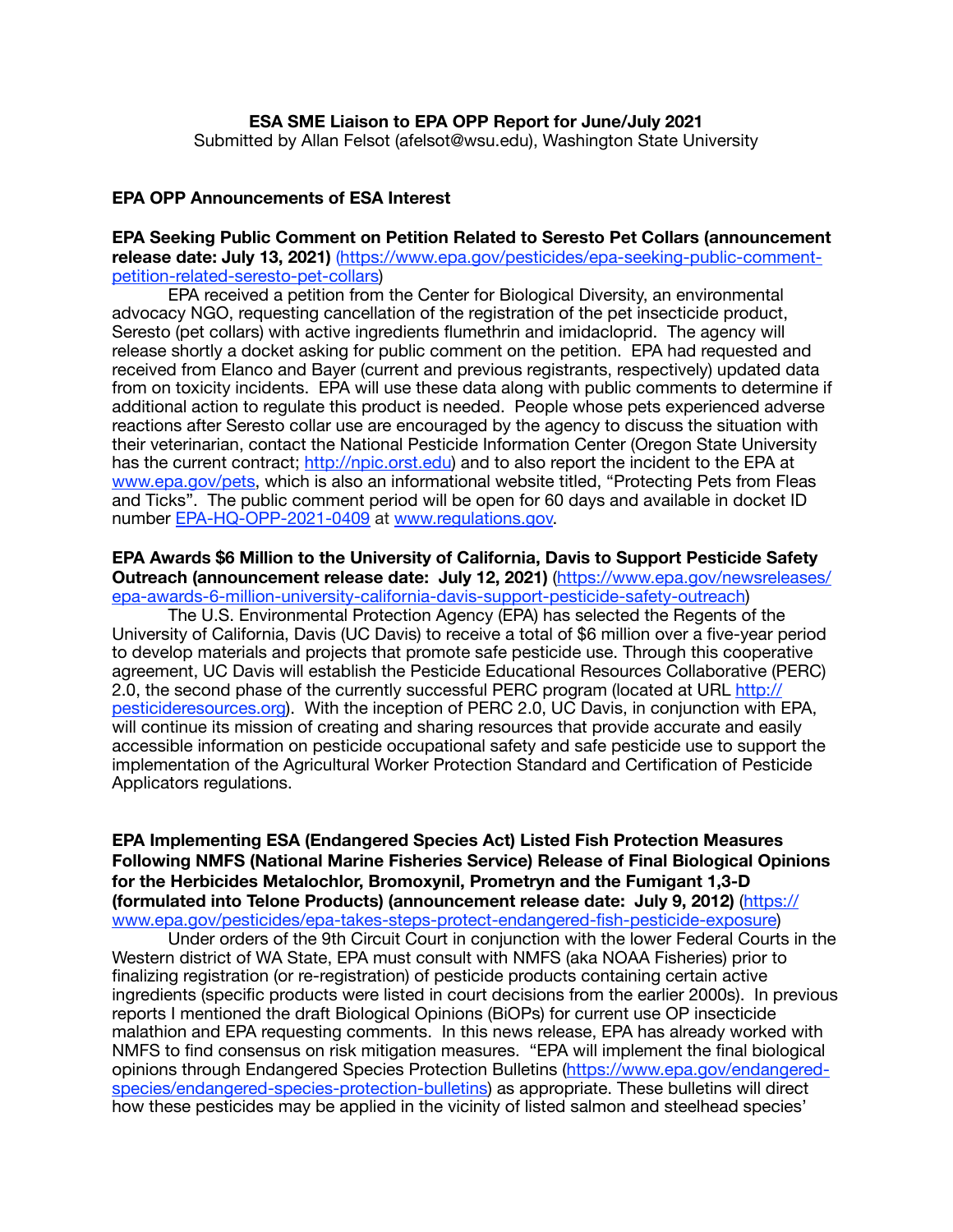habitats. Implementation of these biological opinions aligns with EPA's efforts to mitigate risks to species protected by the Endangered Species Act in a timely and effective manner." The BiOP for 1,3-D (at least three Telone products are registered), which is used as a soil fumigant mainly for parasitic nematode control in vegetables, may be of most interest to crop protection specialists in ESA. The BiOP can be located at URL [https://repository.library.noaa.gov/view/](https://repository.library.noaa.gov/view/noaa/30712) [noaa/30712](https://repository.library.noaa.gov/view/noaa/30712).

#### **EPA Accepting Nominations to the Pesticide Program Dialogue Committee [PPDC] [\(announcement release date: June 23, 2021](https://www.epa.gov/pesticides/epa-accepting-nominations-pesticide-program-dialogue-committee)**) [\(https://www.epa.gov/pesticides/epa](https://www.epa.gov/pesticides/epa-accepting-nominations-pesticide-program-dialogue-committee)[accepting-nominations-pesticide-program-dialogue-committee](https://www.epa.gov/pesticides/epa-accepting-nominations-pesticide-program-dialogue-committee))

The PPDC is a representative federal advisory committee that provides advice and recommendations to EPA on issues associated with pesticide regulatory development and reform initiatives, evolving public policy, program implementation, and science related to evaluating and reducing risks from pesticide use.

To maintain the broad representation outlined in the PPDC charter, EPA is seeking highly qualified candidates with diverse backgrounds and identities representing any of the following groups:

- Federal, state, local and tribal governments,
- Pesticide industry and trade associations,
- Pesticide applicators,
- Grower and commodity groups,
- Environmental and public interest groups,
- Farmworker organizations,
- Public health organizations,
- Animal welfare groups, and

• Academia.

Nominations can be submitted by email with the subject line "PPDC Membership" to Shannon Jewell (jewell.shannon@epa.gov). Nominations must be sent no later than July 23, 2021. The Federal Register notice has more information including nomination requirements [\(https://](https://www.regulations.gov/document/EPA-HQ-OPP-2021-0196-0002) [www.regulations.gov/document/EPA-HQ-OPP-2021-0196-0002\)](https://www.regulations.gov/document/EPA-HQ-OPP-2021-0196-0002).

# **EPA Administrator Regan Signs Proclamation to Mark National Pollinator Week**

**(announcement release date: June 21, 2021)** ([https://www.epa.gov/newsreleases/epa](https://www.epa.gov/newsreleases/epa-administrator-regan-signs-proclamation-mark-national-pollinator-week)[administrator-regan-signs-proclamation-mark-national-pollinator-week\)](https://www.epa.gov/newsreleases/epa-administrator-regan-signs-proclamation-mark-national-pollinator-week)

Director Michael Regan issued a proclamation in support of pollinators as part of EPA's policy that recognizes the importance of pollinators to America's food systems and ecosystems and raise awareness about how to promote pollinator health where one lives. Regan was quoted in the announcement saying, "Today, I am proud to affirm this agency's commitment to protecting the more than 200,000 known species of pollinators." EPA is reinvigorating its commitment to the Memorandum of Understanding (MOU) with the Pollinator Partnership.

Proclamation website for download: [https://www.epa.gov/pollinator-protection/epa](https://www.epa.gov/pollinator-protection/epa-administrator-signs-pollinator-week-proclamation)[administrator-signs-pollinator-week-proclamation](https://www.epa.gov/pollinator-protection/epa-administrator-signs-pollinator-week-proclamation)

MOU Between EPA and Pollinator Partnership website (signed June 17, 2021): [https://](https://www.epa.gov/pollinator-protection/memorandum-understanding-between-epa-and-pollinator-partnership) [www.epa.gov/pollinator-protection/memorandum-understanding-between-epa-and-pollinator](https://www.epa.gov/pollinator-protection/memorandum-understanding-between-epa-and-pollinator-partnership)[partnership](https://www.epa.gov/pollinator-protection/memorandum-understanding-between-epa-and-pollinator-partnership)

## **EPA releases a revised Carbaryl draft human health risk assessment and a draft ecological risk assessment (announcement release date: June 15, 2021)**

See docket at URL: [https://www.regulations.gov/docket/EPA-HQ-OPP-2010-0230/](https://www.regulations.gov/docket/EPA-HQ-OPP-2010-0230/document) [document.](https://www.regulations.gov/docket/EPA-HQ-OPP-2010-0230/document) Note that when you visit the website, older risk analysis docs are posted as well as the ones released during June. The latter are the new documents that EPA has posted about

carbaryl. The draft ecological risk assessment is located at URL: [https://www.regulations.gov/](https://www.regulations.gov/document/EPA-HQ-OPP-2010-0230-0073)